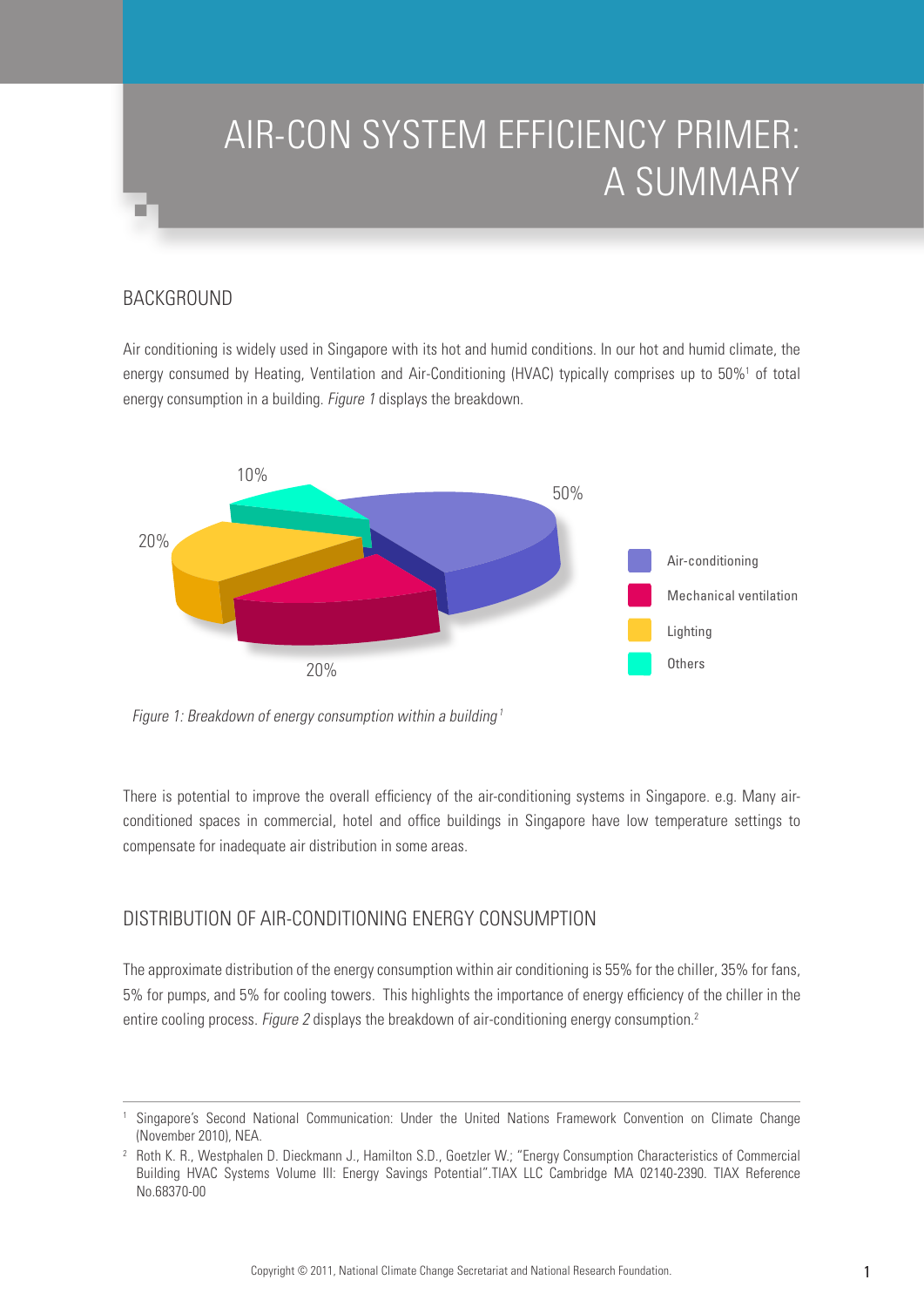

Figure 2: Breakdown of energy consumption of commercial HVAC <sup>2</sup>

### Unitary and Central Air-Conditioning Systems in Singapore

In Singapore, most air-conditioning systems can be broadly classified into:

- a. Unitary systems, which are usually simple self-contained air conditioners. These systems cover split room units, packaged units, and more advanced systems capable of varying the refrigerant flow rates (VRV);
- b. Central air-conditioning systems served by chilled water producing plants (also known as Chillers). Central airconditioning systems are further sub-classified into:
	- (i) All air systems, which circulate air treated in a central location to the conditioned space. Such systems include Constant Air Volume (CAV) systems and Variable Air Volume (VAV) systems.
	- (ii) Air-water systems, where chilled water is circulated to fan coils and induction units located in the conditioned space.

For a cooling area above 10,000m<sup>2</sup>, water-cooled chillers are more efficient, rather than split-type units commonly used in households. These are typically used in commercial buildings. The authors recommend the possible replacement of existing infrastructure every 10 years to benefit from advances in technology. The improved efficiency could result in energy savings which shorten the payback time to as low as 3 years.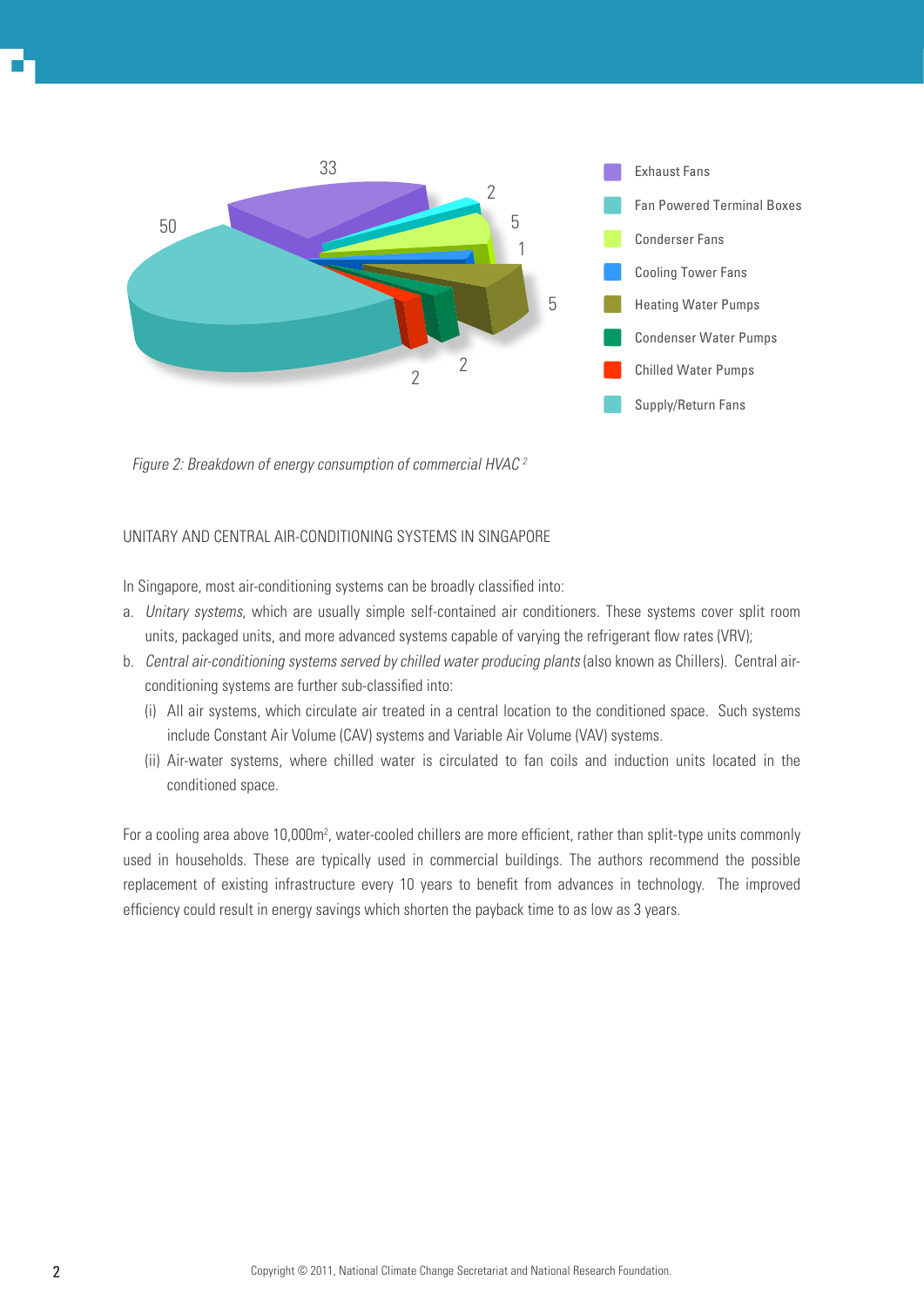## Energy Auditing and Building Standards in Singapore

The energy auditing and building standards are as follows:

- (i) All large air-conditioned public sector office buildings, as well as polytechnics and ITEs, with central airconditioning systems and air-conditioned areas greater than  $10,000$ m<sup>2</sup> will be energy audited by FY2011. Infrastructure facilities will also be energy audited by FY2012.
- (ii) Large central air-conditioning systems in buildings will be fitted with instrumentation to monitor the coefficient of performance (COP). The air-conditioning systems must be upgraded to achieve a COP<sup>3</sup> of at least 4.7 at the next available opportunity.
- (iii) An increase of 1°C in the air-conditioned indoor air temperature could reduce air-conditioning electricity consumption by about 3%. All public agencies are required to ensure that the ambient indoor air temperature of all public sector premises remains no lower than the recommended range of 22.5°C to 25.5°C.
- (iv) All new office information and communication technology equipment will meet the latest Energy Star standards, where available, from FY2009 onwards.<sup>4</sup>

# Public Sector Taking The Lead

The public sector is taking the lead by using energy and resources more efficiently. As part of this effort, public sector buildings will have to meet energy efficiency targets to reduce energy expenditure. Complementing the Public Sector Taking the Lead initiative, the Building and Construction Authority (BCA) has come up with the 2nd Green Building Masterplan<sup>5</sup> which consists of six strategic thrusts, as shown in Figure 3.

Strategic Thrust 1, which is Public Sector Taking The Lead (PSTTL) requires all existing government buildings owned by government agencies, with more than 10,000m<sup>2</sup> air-conditioned floor area to attain the BCA Green Mark GoldPlus standard by 2020. As for new public sector buildings with more than 5,000m<sup>2</sup> air-conditioned floor area, including buildings whose development costs are fully or partly funded by government agencies (e.g. new universities and hospitals), these buildings will have to achieve the Green Mark Platinum rating.

<sup>&</sup>lt;sup>3</sup> The COP, achieved by the system in which the compressor is connected to operate, is the ratio of the rate of heat removal from the space to be cooled (kW cooling) to the energy input rate required by the system (kW in).

<sup>4</sup> www.e2singapore.com

<sup>&</sup>lt;sup>5</sup> 2nd Green Building Masterplan (2009), BCA. www.bca.gov.sg/GreenMark/others/gbmp2.pdf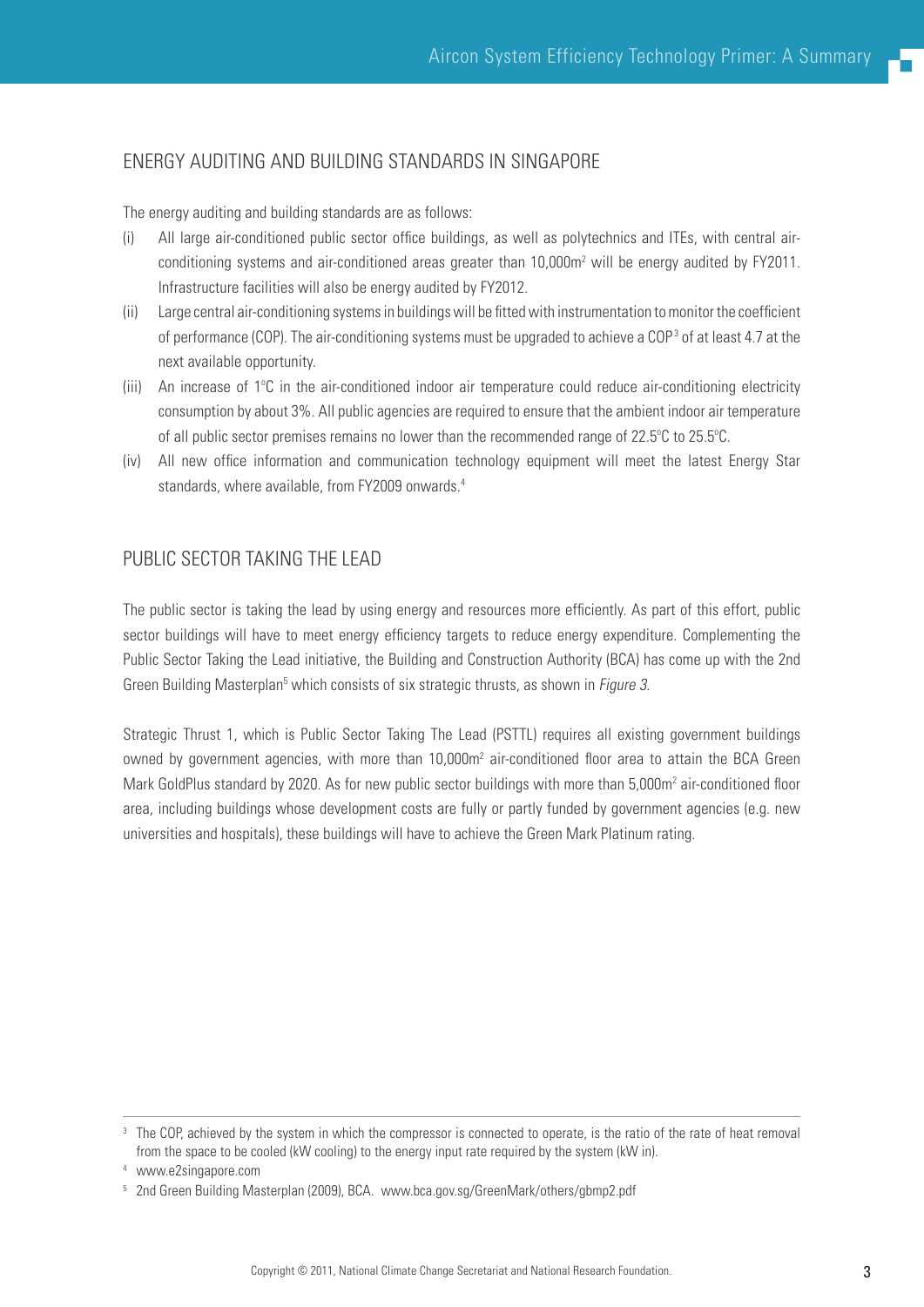

Figure 3: 2nd Green Building Masterplan Strategic Thrusts 5

Beyond improving building energy efficiency, all agencies are also encouraged to adopt environmentally sustainable practices that are cost beneficial, such as participating in the Water Efficient Building and Eco-Office rating frameworks developed by the Public Utilities Board (PUB) and the Singapore Environment Council respectively, and implementing recycling programmes.

Through this PSTTL initiative, the public sector aims to demonstrate the associated environmental and economic benefits and set an example for the private sector. Public agencies are also encouraged to finance and implement their energy efficiency improvements through Performance Contracting.4 More information on performance contracting is given in Appendix A.

The Ministry of Environment and Water Resources (MEWR) and National Environmental Agency (NEA) jointly launched the Energy Efficiency Improvement Assistance Scheme (EASe) in 2005. Under this scheme, owners and operators of facilities in the manufacturing sector can obtain 50% subsidies for the engagement of energy services companies (ESCOs) to conduct energy audits on a voluntary basis. This scheme has since been extended to other commercial users and households. In addition, for large energy consumers,<sup>6</sup> an energy manager has to oversee the usage of the organisation to ensure energy efficiency measures are put in place.

<sup>6</sup> Large consumers are mainly industrial (and other commercial) users whose monthly consumption exceeds 10,000 kWh.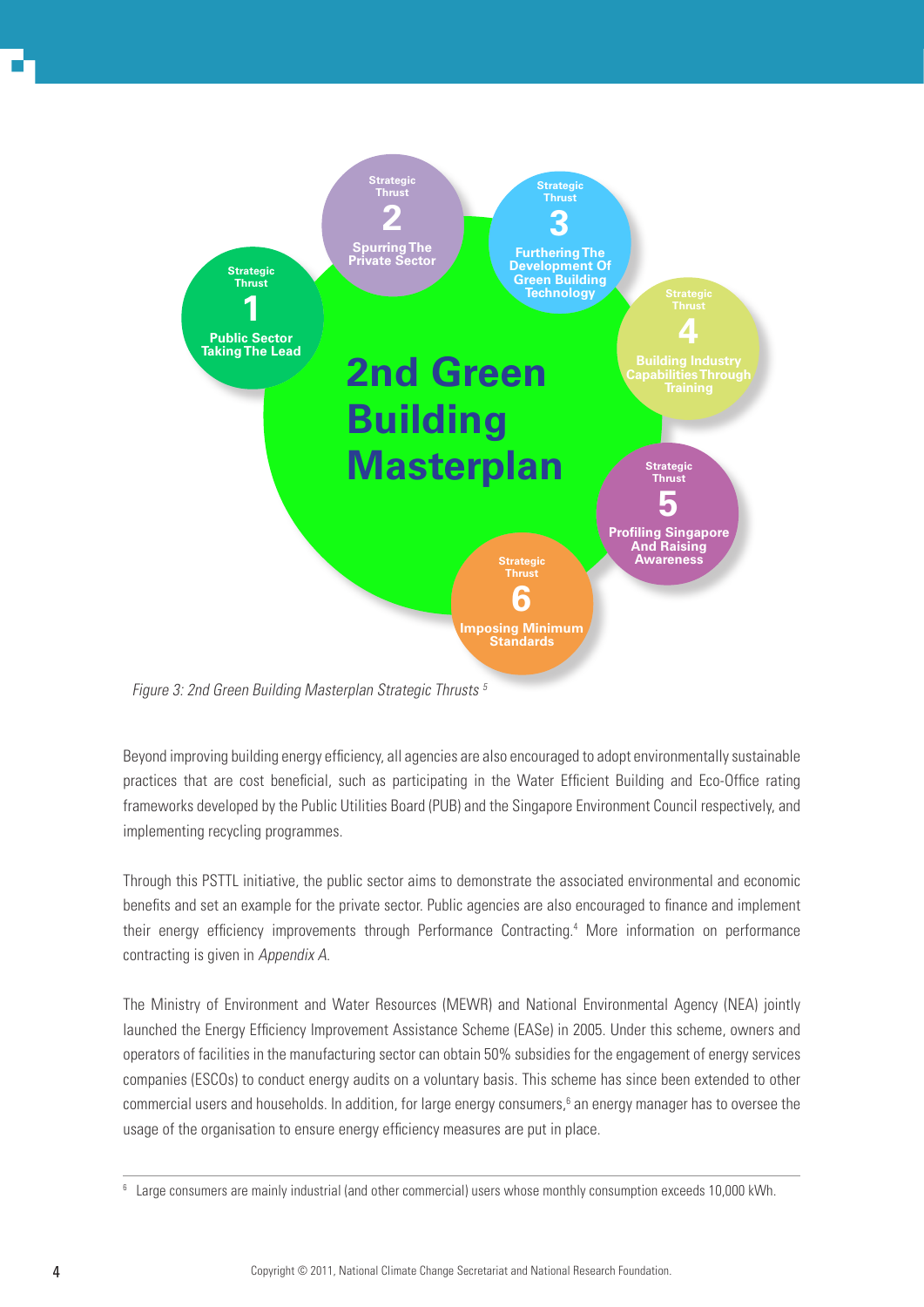Separately, the BCA has rolled out Green Mark Incentive Schemes for new buildings as well as existing buildings. Under the new buildings incentive scheme, buildings which achieve the higher Green Mark ratings, namely the GoldPlus and Platinum rating, will be given bonus Gross Floor Area (GFA) of 1% and 2% respectively. For existing buildings, a \$100 million incentive comprising of 2 components, the cash incentive as well as the health check scheme, has been rolled out to encourage existing buildings to go Green. Existing buildings which meet the requirements can be given cash incentives of up to \$1.5 million for the co-funding of energy efficient retrofits.

In the latest Green Mark Version 4 for new buildings (updated in December 2010),<sup>7</sup> minimum standards for instrumentations monitoring the central chilled-water plant efficiency as well as the verification of the central chilled-water plant efficiencies have also been incorporated. The minimum air-conditioning system efficiencies for Green Mark Certification have also been raised and are shown in Figure 4. Higher rating categories (Gold Plus and Platinum) have higher efficiency requirements (lower kW/RT).

|                          | <b>Type of Air-Conditioning System</b>                               | <b>Peak Building Cooling Load</b> |               |
|--------------------------|----------------------------------------------------------------------|-----------------------------------|---------------|
| <b>Green Mark Rating</b> |                                                                      | $< 500$ RT                        | $\geq 500$ RT |
|                          |                                                                      | Efficiency (kW/RT)                |               |
| Certified                | Water-Cooled Chilled-Water Plant                                     | 0.80                              | 0.70          |
| Certified                | Air-Cooled Chilled-Water Plant or<br><b>Unitary Air-Conditioners</b> | 0.90                              | 0.80          |

Figure 4: Minimum air-conditioning system efficiencies for Green Mark Certification<sup>7</sup>

### An Example of Savings from Improving the Efficiency of Chiller systems

The Shangri-La Hotel in Singapore had upgraded its air-conditioning plants. It had operated an air-conditioning system of 3,252 refrigeration tonnes (RT) capacity at an average efficiency of 1.22 kW per RT. It has since upgraded the air-conditioning system with better equipment. The current installed capacity is 2,600 RT with an average system efficiency of 0.68 kW per RT. The project has resulted in a saving of 14,400 kWh of electricity per day.<sup>8</sup>

<sup>7</sup> www.bca.gov.sg/GreenMark/others/gm\_nonresi\_v4.pdf

<sup>&</sup>lt;sup>8</sup> Singapore's First National Communication: Under the United Nations Framework Convention on Climate Change (2000), NEA.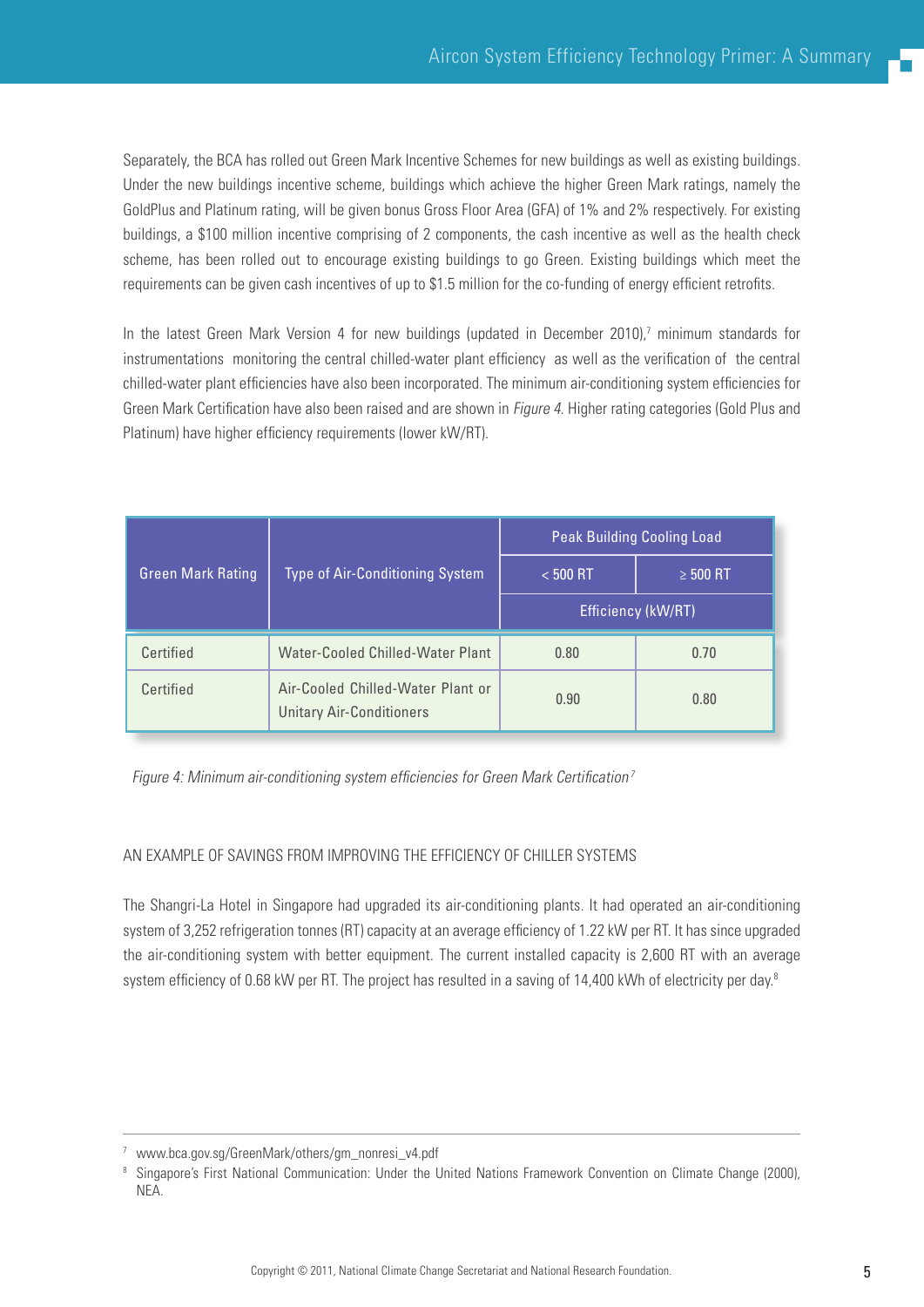# Efficiency and savingS: Unitary systems

Besides commercial buildings, the average household can also save money by investing in a more efficient airconditioning unit. This is indicated by a higher number of energy efficiency "ticks" for the unit. A comparison of the cost savings from changing to a 4-tick unit over a 1-tick unit is given in Figure 5. The life-cycle cost is much lower, almost half, due to cost savings in electricity consumption. This is true for the whole range of 1- to 4-tick air-conditioners.<sup>9</sup> (See Figure 6)

| No of ticks           | 1-tick   | 4-tick  |
|-----------------------|----------|---------|
| Purchase price        | \$1,590  | \$2,180 |
| Lifespan energy cost  | \$10,690 | \$5,470 |
| Total life cycle cost | \$12,280 | \$7,650 |

Figure 5: Comparison of 1 tick and 4 tick air-conditioner costs<sup>9</sup>



Figure 6: Comparison of capital expenditure and operating expenditure<sup>9</sup>

<sup>9</sup> Energy Challenge Brochure (May 2010), NEA.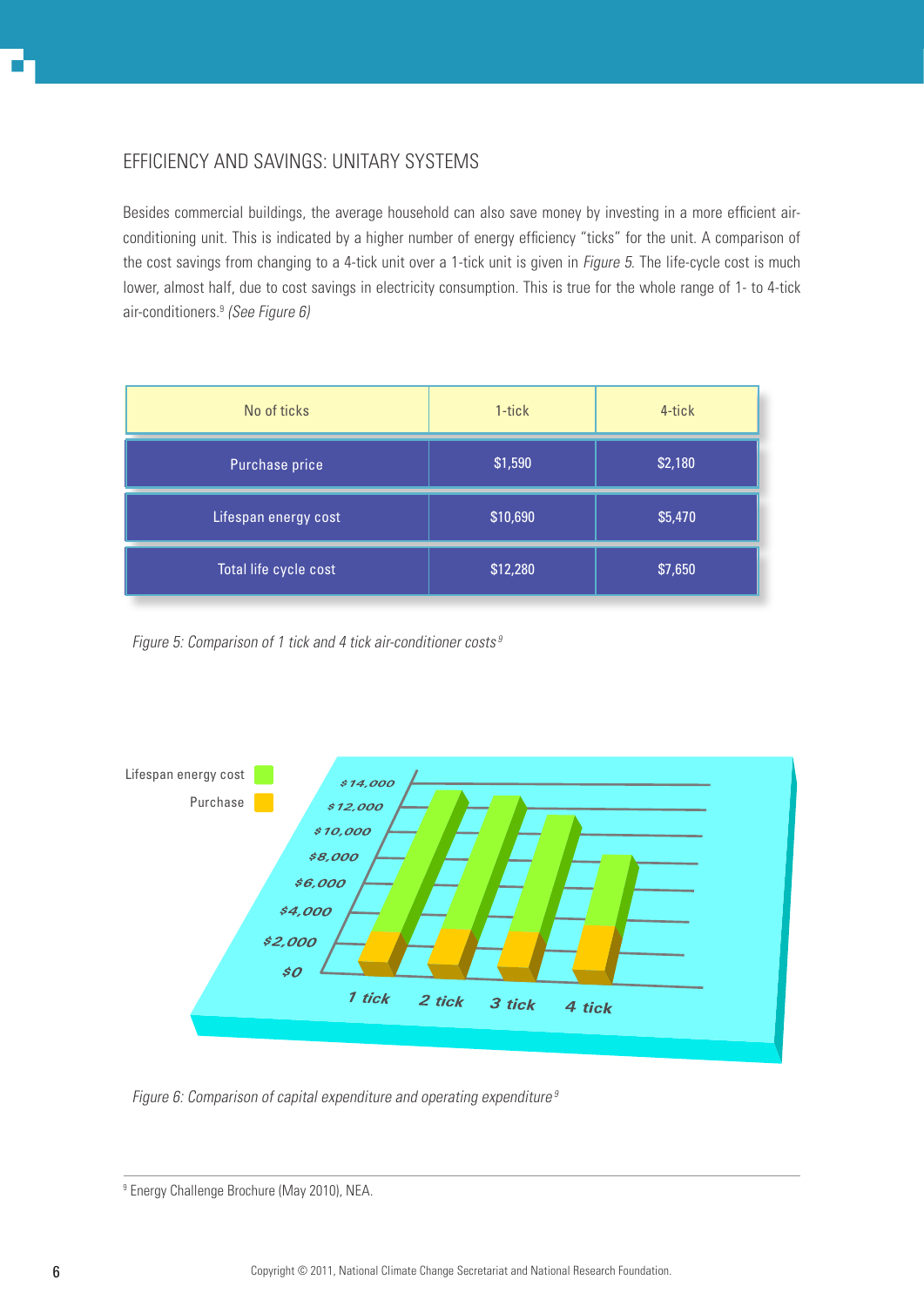Such split incentives in cost are most apparent in commercial settings where the capital expenditure is borne by one party and the operating expenditure is borne by another. The chiller units are often oversized by the developer to ensure that occupants do not complain that the space temperature is too high. Also, the developer does not have to bear the long-term operating cost, which is usually paid by the tenants/users of the building. Accurate sizing of chiller units for central air-conditioning would help to alleviate the problem of over-cooling in commercial buildings, and lead to sizable cost and energy savings.

# Human Thermal Comfort

The American Society of Heating, Refrigerating and Air-conditioning Engineers, Inc. (ASHRAE) defines Human Thermal Comfort as the state of mind that expresses satisfaction with the surrounding environment. The purpose of air-conditioning is to maintain thermal comfort conditions for occupants in a building. It must be stressed that thermal comfort is not dependent upon temperature alone and includes other factors such as humidity and vapour pressure.

ASHRAE has developed an internationally accepted standard to describe comfort requirements in buildings.10 This Standard allows the comfort charts to be applied to spaces where the occupants have specified physical activity levels and where clothing is worn that provides specific level of thermal insulation. (See Figure 7)



Figure 7: ASHRAE thermal comfort chart<sup>10</sup>

However, as Singapore does not have four seasons in a year, the ASHRAE recommendations have to be adapted to suit our unique circumstances. Recommended indoor conditions appropriate for our climatic conditions are specified in Singapore Standard SS553:2010. The design temperature is between 23 to 25°C, with relative humidity not exceeding 65%.

<sup>&</sup>lt;sup>10</sup> ASHRAE Standard 55-2004 Thermal Environmental Conditions for Human Occupancy.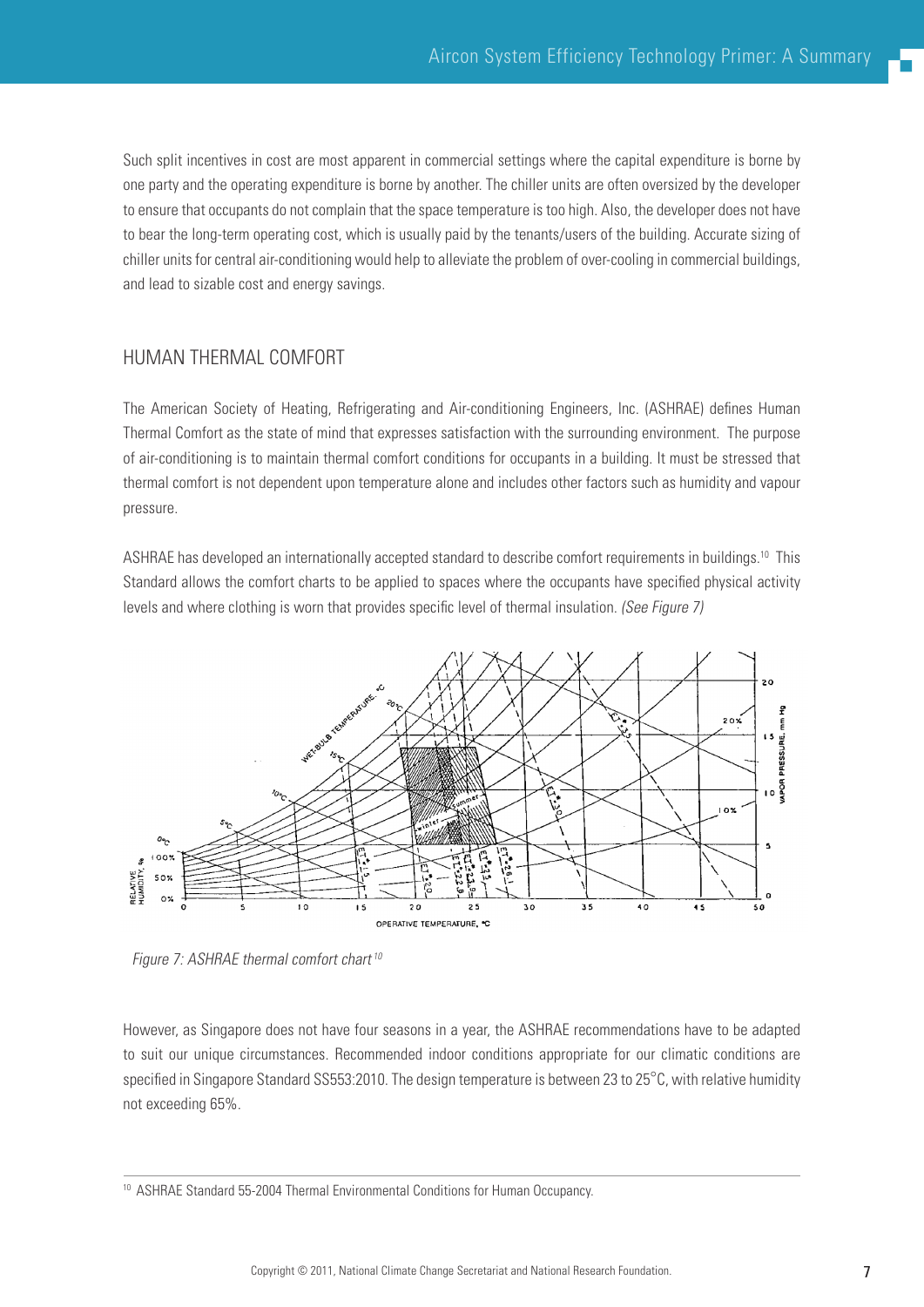# Overview of HVAC System

A HVAC system in buildings may be described in general terms as a system for providing the right conditions inside the building for the thermal comfort of the occupants or the operating requirements of equipment and processes. It will usually involve the addition or removal of heat or moisture between the building interior and the exterior environment. In Singapore, because of our climatic conditions, air-conditioning primarily involves cooling and dehumidification processes.

Figure 8 shows a schematic of a typical building HVAC system, divided into five heat transfer loops<sup>11</sup>:

- i. Indoor air loop includes fans, cooling coils, terminal units, dampers, ducts, and controls. The air in the conditioned space is driven by fans through cooling coils and then distributed to terminal units. Dampers are used to control airflows to terminal units and fans are used to maintain a given air pressure in ducts. The cooling and ventilation loads are transferred from the conditioned space to chilled water.
- ii. Chilled water loop includes pipes, pumps, cooling coils, chiller evaporators, valves, and controls. The chilled water in pipes is driven by pumps to circulate between cooling coils and chiller evaporators. Valves are used to control the water flow to cooling coils. The heat is transferred from air handling units (AHUs) to chiller evaporators.
- iii. Refrigerant loop includes evaporators, compressors, condensers, expansion valves and controls. The refrigerant absorbs heat in chiller evaporators by changing phase from liquid to gas. The working of compressors makes the refrigerant a high pressure and high temperature state. The refrigerant with high temperature is cooled in chiller condensers. The high pressure refrigerant in gas is released by expansion valves back to evaporators again with phase change. The heat is transferred from chiller evaporators to chiller condensers.
- iv. Condenser water loop includes cooling towers, chiller condensers, pumps and controls. The condenser water in chillers is delivered to cooling towers by pumps. The heat is transferred from chiller condensers to cooling towers.
- v. Outdoor air loop includes fans, cooling towers, and controls. The outdoor air is driven by fans to go through cooling towers and to exchange heat with condenser water. The heat is transferred from cooling towers to ambient environment.

A refrigeration machine is used to maintain the evaporator coil at its low temperature by circulating a refrigerant through the coil. The refrigerant vapour at the evaporator coil is pumped to a higher pressure by a mechanical compressor where it is condensed to a liquid at another set of condenser coils. The high pressure liquid refrigerant is then allowed to expand in the evaporator coil again to complete the cycle. The heat absorbed at the evaporator coil is pumped by the refrigeration machine and rejected to the ambient at the condenser coils. Mechanical work is needed to drive the compressor. The amount of effort needed to drive the compressor is very dependent on the temperature difference at the evaporator and the condenser. The greater the difference in temperature, the greater is the effort.

<sup>11</sup> Lu L., Cai W., Chai Y. S., Xie L; "Global optimisation for overall HVAC systems-Part I problem, formulation and analysis". Energy Conversion and Management, 46 (2005) p.999-1014.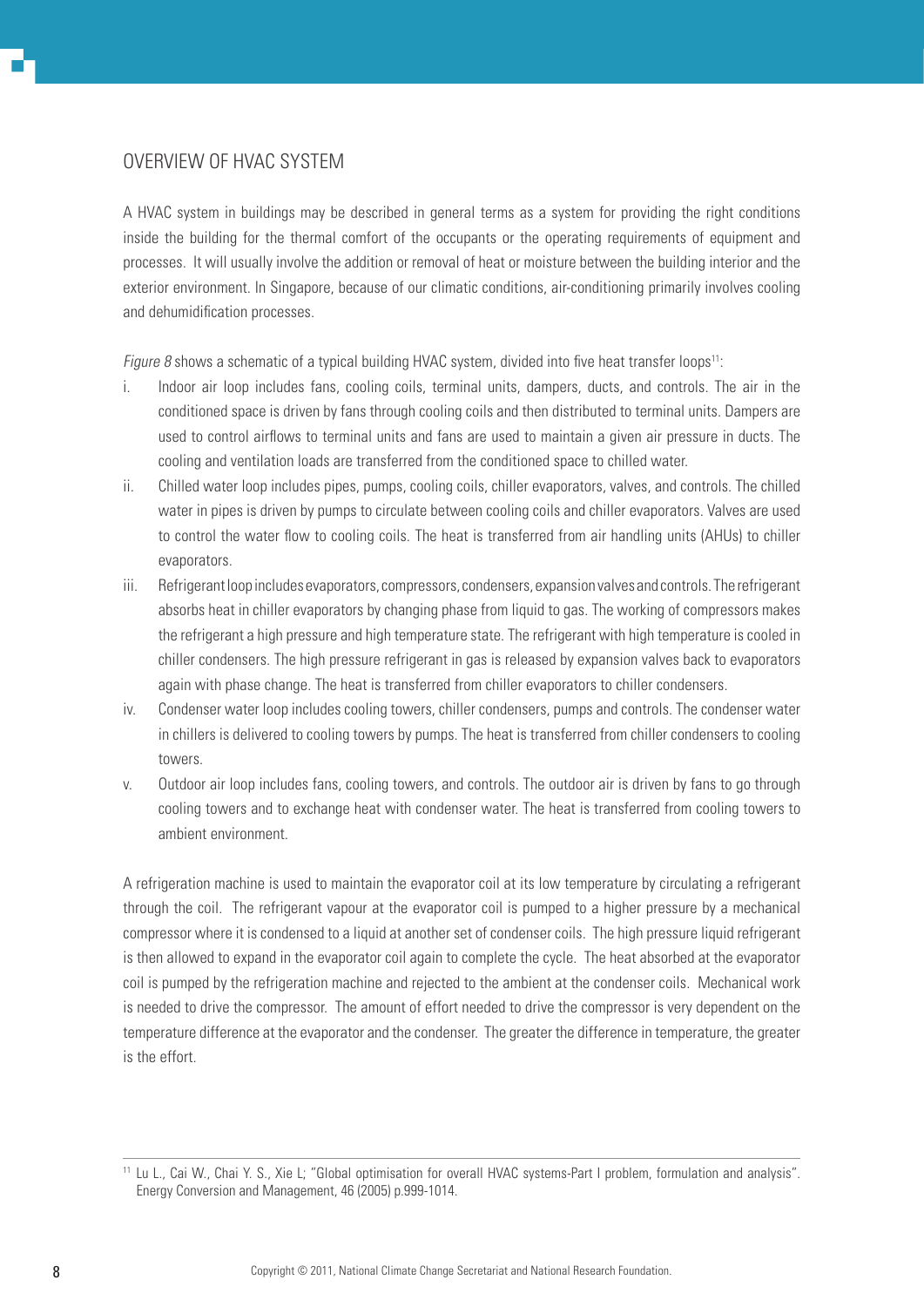This explains why in a simple air-conditioner, a higher thermostat set-point temperature saves energy. Similarly, a reduction in the condensing temperature saves energy.



Figure 8: The schematic of a typical building HVAC system

## Opportunities to improve Energy Efficiency

#### (A) Use of Desiccants To Improve Energy Efficiency of Chillers

Imported air conditioners are designed to work in both summer and winter conditions. Singapore is a tropical country with an average annual ambient relative humidity of 85%. Conventional air-conditioning in hot-humid climates consists of cooling and dehumidification of the air in the conditioned space to maintain human thermal comfort. This is achieved by flowing moist air over a finned cooling coil whose surface is maintained below the moist air dew point temperature. The air gets cooled and dehumidified.

Since energy consumed by the chiller depends very much upon the surface temperature of the cooling coil, the energy consumed by the chiller would be reduced significantly by raising this surface temperature. Thus, if the removal of moisture in the air<sup>12</sup> can be handled by other means apart from condensation, e.g. by the use of desiccant, the cooling energy<sup>13</sup> can be reduced. Other forms of energy are still required to regenerate the desiccant (waste heat from industrial processes, solar thermal, etc.), but there can still be an overall reduction in energy consumed by this process of separately cooling by refrigeration and dehumidification by desiccant. Some newer technologies that may reduce the energy needs of air-conditioning are given in Appendix B.

 $12$  The energy removed from the air is considered the sensible load.

 $13$  The energy in the moisture removed forms the latent load.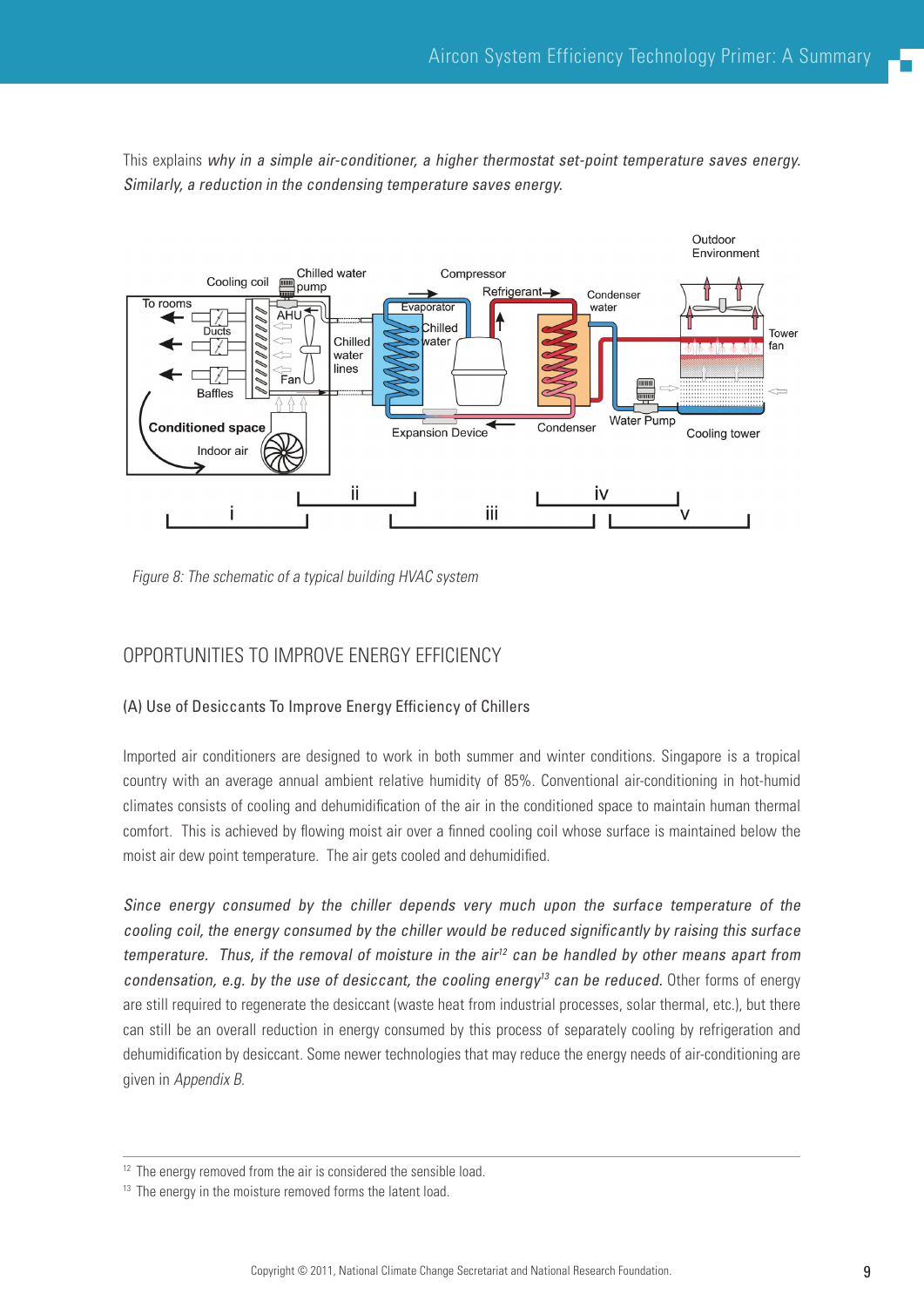#### (B) Improvements Needed to Existing Control Systems

The adoption of advanced reliable and cost effective control systems aims to optimise the running of the HVAC system. The current Building Automation Systems (BAS) and Energy Management Systems (EMS) do provide certain procedures to improve energy efficiencies and human comfort for building HVAC processes. However, the authors assess that the very large amount of data involved places huge burdens on the communication network and the processing capacities of the systems. In order to relieve these burdens, they treat many variables as constants and each of these function loops operates independently. This kind of operation will require more energy than actually required for the circulation of refrigerant, air, or water to maintain the specified indoor environment. Wireless technology as well as improved communications protocols, efficient sensor nodes and sensor network platform should be developed. With the deployed sensor nodes, information regarding various outdoor and indoor environmental conditions can be obtained.

#### (C) Optimisation of Air Distribution

The parasitic energy for transferring heat from the conditioned space to the cooling equipment is a significant part of the cooling system energy consumption. Various schemes are available to minimise energy use in the distribution system, such as a Dedicated Outdoor Air System (DOAS) which separates the fresh air requirements from the re-circulated space air-conditioned air, and the use of chilled beams and radiant panels which achieve energy savings through a reduction of fan energy for air circulation and the use of radiant cooling, albeit requiring more chilled water distribution. Innovative air distribution systems can also supply just the right amount of fresh air locally to meet the physiological and air quality demands. (See Appendix  $B$ ) The authors assess that energy use by the air distribution in the HVAC system can be minimised through an understanding of the local needs and optimising the manner in which the cooling energy is supplied through various innovative schemes.

## Local Research Testbeds

There are local research testbeds, which focus on some areas of air-conditioning efficiency, within both NTU and NUS. In particular, the Single Coil Twin Fan System by Enhanced Air Quality Pte Ltd (NUS) has been testbedded in the Zero Energy Building at the BCA Academy. Examples of research testbeds in Singapore are described at Appendix C.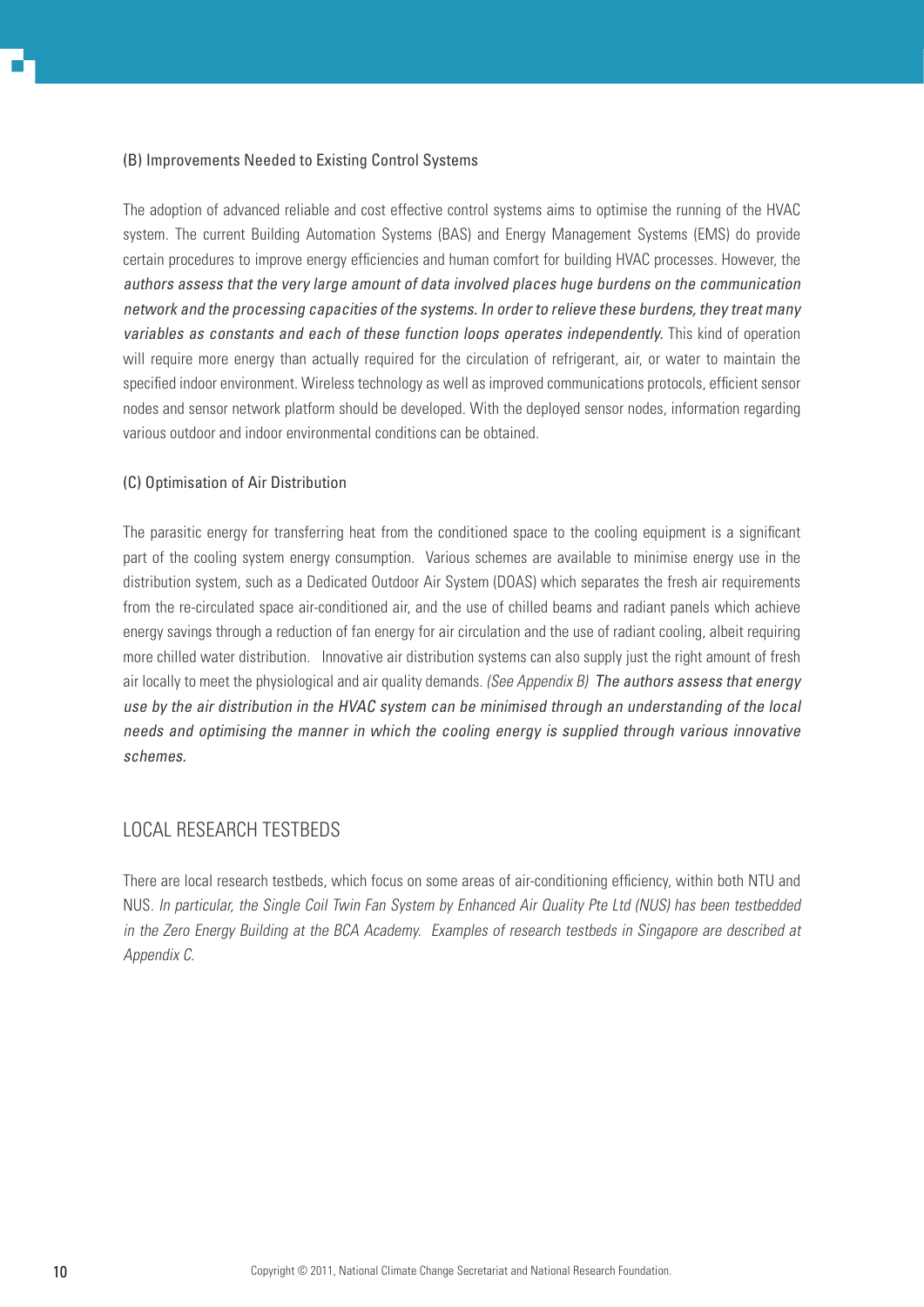## Areas of R&D for Singapore

Although Singapore is not a manufacturer of HVAC systems, the authors feel that there is a case for the local development of HVAC technologies suited for local hot and humid conditions. The authors recommend that areas of R&D for air-conditioning efficiency for Singapore should include:

- a. Desiccant cooling technologies, such as sorption dehumidification<sup>14</sup> and desiccant materials;
- b. Control systems, such as sensor network platforms; and
- c. Innovative air distribution schemes

Separately, the mass implementation of best practices would include avoid oversizing of chillers, thus reducing excessive energy consumption for cooling of buildings. Improvement in the layout and position of thermostats to ensure proper measurement and verification according to best-in-class performance benchmarks would also improve the efficiency of systems in existing buildings. These can be done even using the current state of technologies, while better solutions are being developed.

# CO<sub>2</sub> REDUCTION ENABLED BY IMPROVING AIRCON SYSTEM EFFICIENCY

The use of electricity generated by fossil fuel sources is a source of  $CO<sub>2</sub>$  emissions. Reduction of energy used through improved air conditioning system efficiency can reduce emissions significantly, as air-conditioning is a main component the energy consumption of buildings.

<sup>&</sup>lt;sup>14</sup> Sorption dehumidification is heat driven and utilises the difference in the vapour pressure between process air and desiccants to realise humidity control. Sorption dehumidification can be further classified into two categories, namely, adsorption dehumidification (solid desiccant) and absorption dehumidification (liquid desiccant). When the desiccant material is cold and dry, its vapour pressure is lower than process air and moisture transfer from the air to the desiccant material takes place. Consequently, process air is dehumidified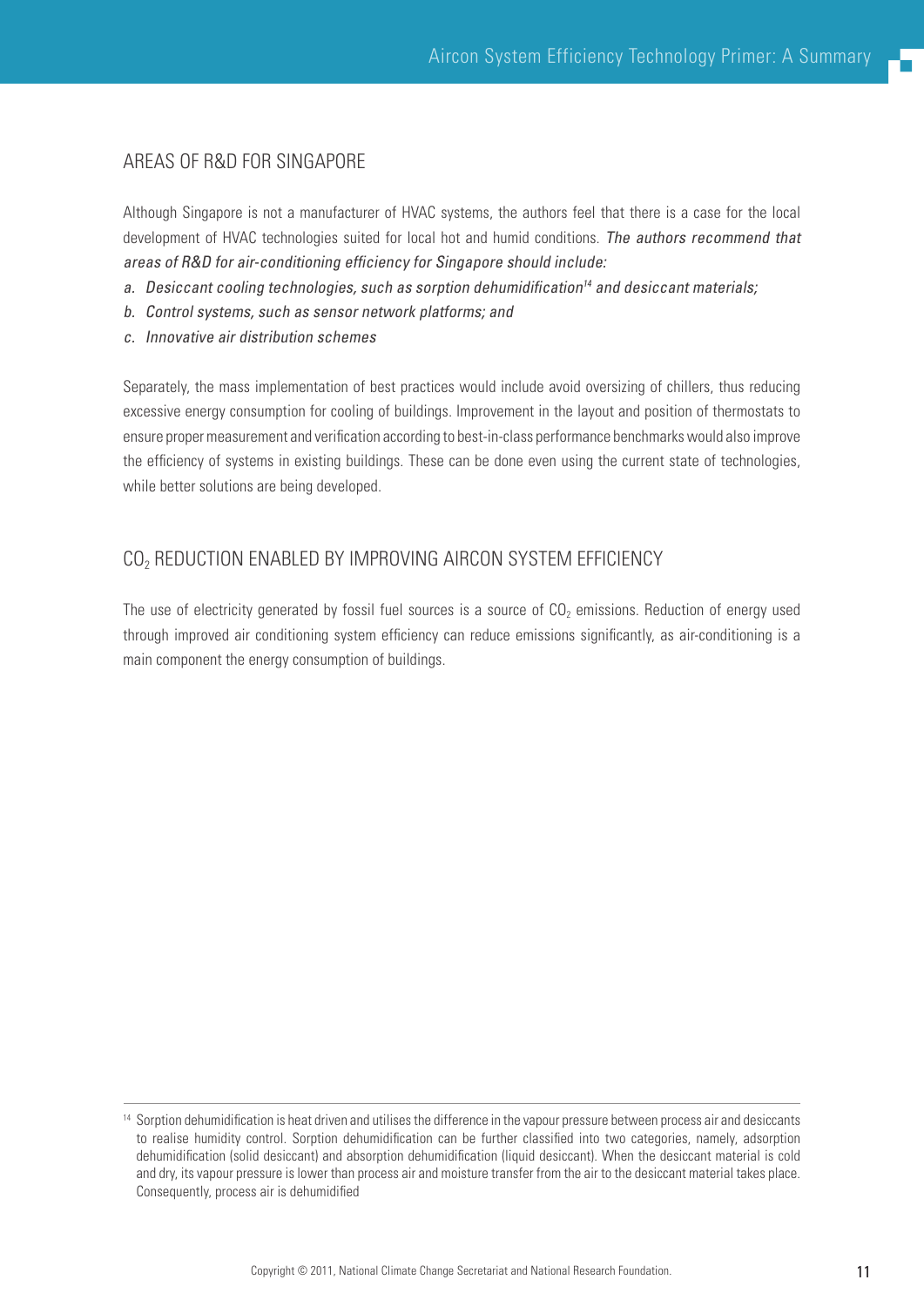# Main contributors:

National University of Singapore (NUS) Associate Professor Christopher YAP (Lead Author)

Nanyang Technological University (NTU) Associate Professor Wenjian CAI (Lead Author) Associate Professor Kim Tiow OOI Kok Chuan TOH, Principal Research Scientist, Temasek Laboratories @NTU

Energy Research Institute @ NTU (ERI@N) Dr Giuseppe "Joe" CALLAVARO (Technical Writer) Ms Eva K PILLAI (Technical Writer)

# Disclaimer, Limitation of Liability

This report represents the personal opinions of the contributors. The contributors, ERI@N, the National University of Singapore (NUS) and Nanyang Technological University (NTU) exclude any legal liability for any statement made in the report. In no event shall the contributors, ERI@N, NUS and NTU of any tier be liable in contract, tort, strict liability, warranty or otherwise, for any special, incidental or consequential damages, such as, but not limited to, delay, disruption, loss of product, loss of anticipated profits or revenue, loss of use of equipment or system, nonoperation or increased expense of operation of other equipment or systems, cost of capital, or cost of purchase or replacement equipment systems or power.

# Acknowledgement

The authors have benefited from comments from several colleagues from NUS, NTU and A\*STAR as well as from the following governmental agencies: BCA, EDB, MEWR, MTI, NCCS, NEA and NRF. In particular, we would like to mention: Yew Wah WONG (NTU). Finally we thank Dr Joe CALLAVARO (ERI@N) for his tireless effort in updating and consolidating the many versions of this Technology Primer.

This report was first published in August 2011. The contents of the primer reflect the views of the authors and not the official views of the government agencies. The publication of the primers has been made possible by NCCS and NRF, and reproduction of the content is subject to the written consent of the authors, NCCS and NRF.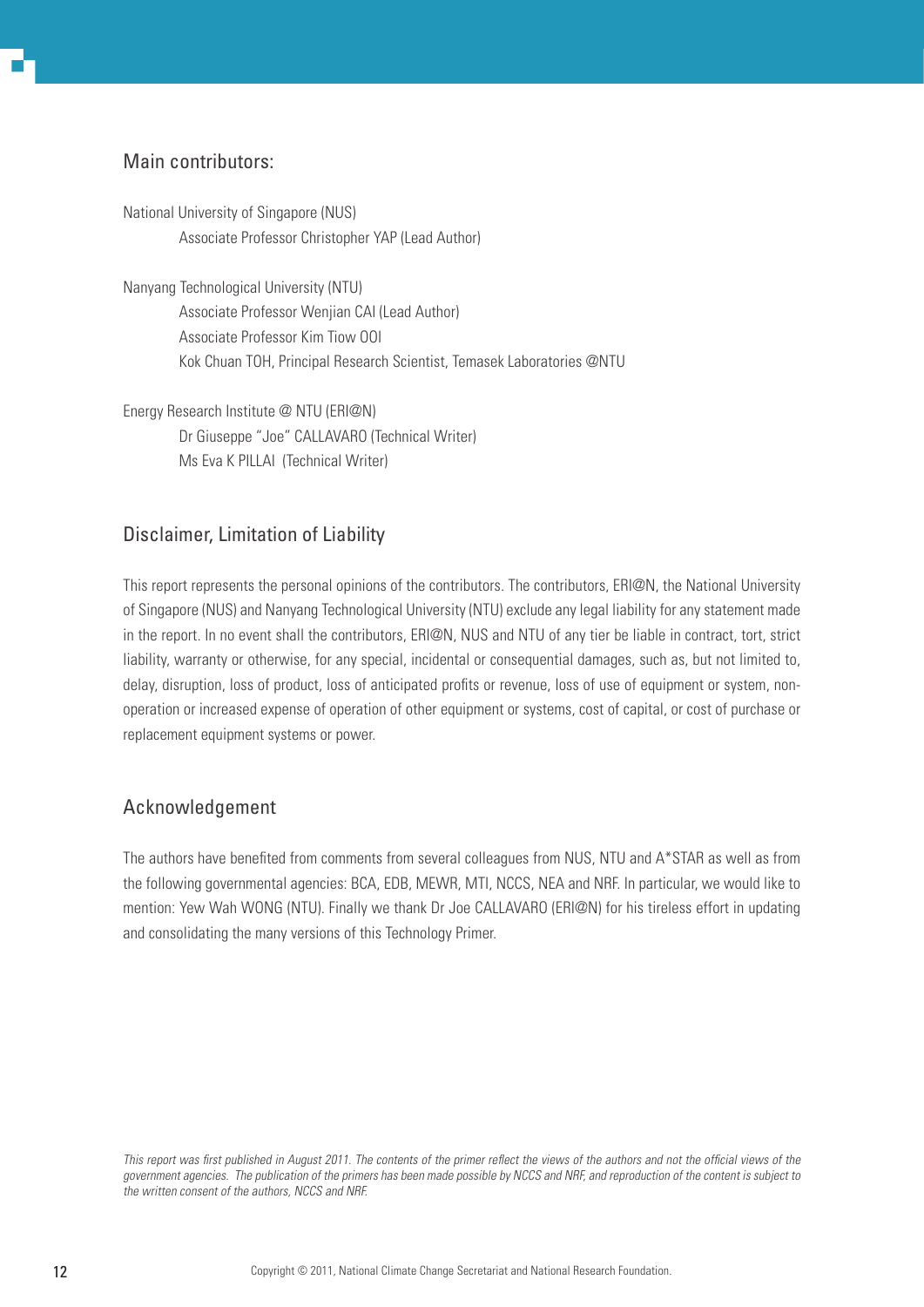APPENDIX A

## Performance Contracting

Performance contracting is an arrangement under which an Energy Services Company (ESCO) is engaged to review the energy consumption of a building or facility and to identify measures that will achieve energy savings. The level of savings is guaranteed by the ESCO. The ESCO therefore assumes the technical risks of implementing the measures.

A Performance Contract is a contract with an Energy Services Company (ESCO) to:

- a. Review the energy consumption of a building or facility
- b. Identify measures that will achieve energy savings
- c. Implement the measures and guarantee the savings

There are two general models of performance contracting:

- a. Shared savings model: The ESCO will bear the cost of implementing the energy efficiency projects. The ESCO then recoups the implementation cost from the company by sharing a fixed proportion of the energy savings proceeds with the company over a specified period of time.
- b. Guaranteed savings model: The implementation costs are borne by the company but the ESCO provides a guarantee that the energy efficiency projects will achieve the promised energy savings. Any shortfall in savings will therefore be made up by the ESCO.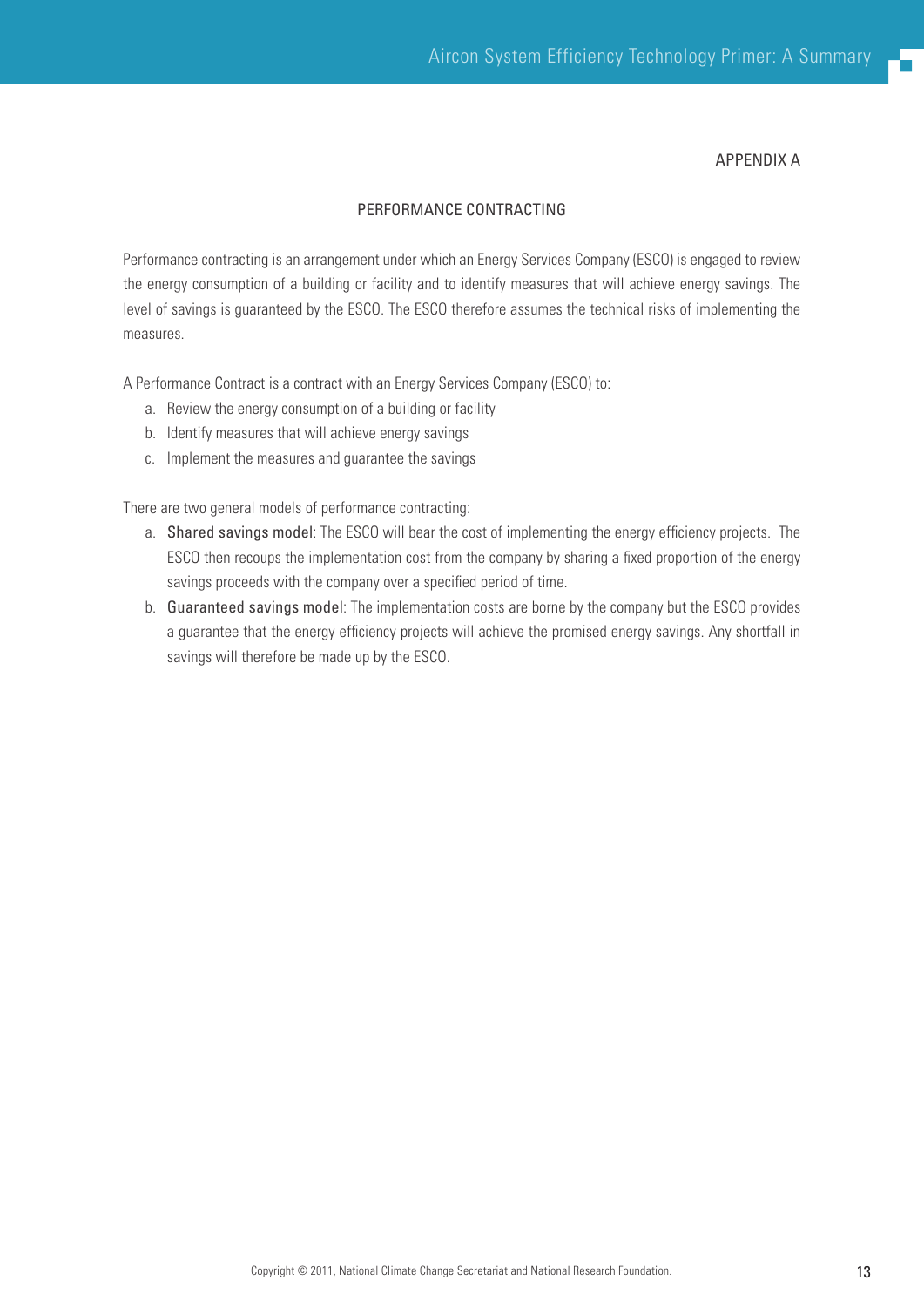## HVAC: Upcoming Technologies

#### Dedicated Outdoor Air System (DOAS)

A Dedicated Outdoor Air System (DOAS) separates outdoor make-up air-conditioning from re-circulated space air conditioning. DOAS deals with ambient humidity directly at the source. This approach has energy saving potential because it provides only the amount of outside air necessary to maintain the Indoor Air Quality (IAQ) levels and also by recovering the cool energy from the exhaust air to pre-cool the make-up air. The building interior load is mostly sensible cooling.

Dryer, conditioned outside air allows sensible cooling of re-circulated space air using a higher chilled water temperature. This results in less energy being needed in the refrigeration system to achieve cooling. Also, a superior humidity control is achievable.

#### Radiant panel cooling by chilled beams or chilled ceilings

Conventional variable air volume (VAV) systems for large commercial buildings use a large fraction of their energy just to distribute energy in air. Pumping air is much less efficient than pumping water.

Coupling of space sensible cooling with DOAS is possible through the use of radiant cooling by chilled beams or chilled ceilings. Chilled beams and chilled ceiling systems use radiant ceiling cooling panels and energy savings are achieved from the reduction of fan energy for thermal distribution parasitic power.

DOAS reduces energy use in three ways:

- i. It optimises ventilation air supply to meet IAQ requirements,
- ii. allows pre-cooling of make-up air by space exhaust air heat exchange, and
- iii. allows use of higher chilled water temperature for sensible cooling of interior loads, thus improving chiller  $COP$ <sup>15</sup>

<sup>&</sup>lt;sup>15</sup> The Coefficient of Performance (COP), is the ratio of the rate of heat removal from the space to be cooled (kW cooling) to the energy input rate required by the system (kW in). Industry practice usually specifies the kW power input required per ton of refrigeration (kW/RT, 1RT = 3.516 kW cooling), which has an inverse relationship with COP.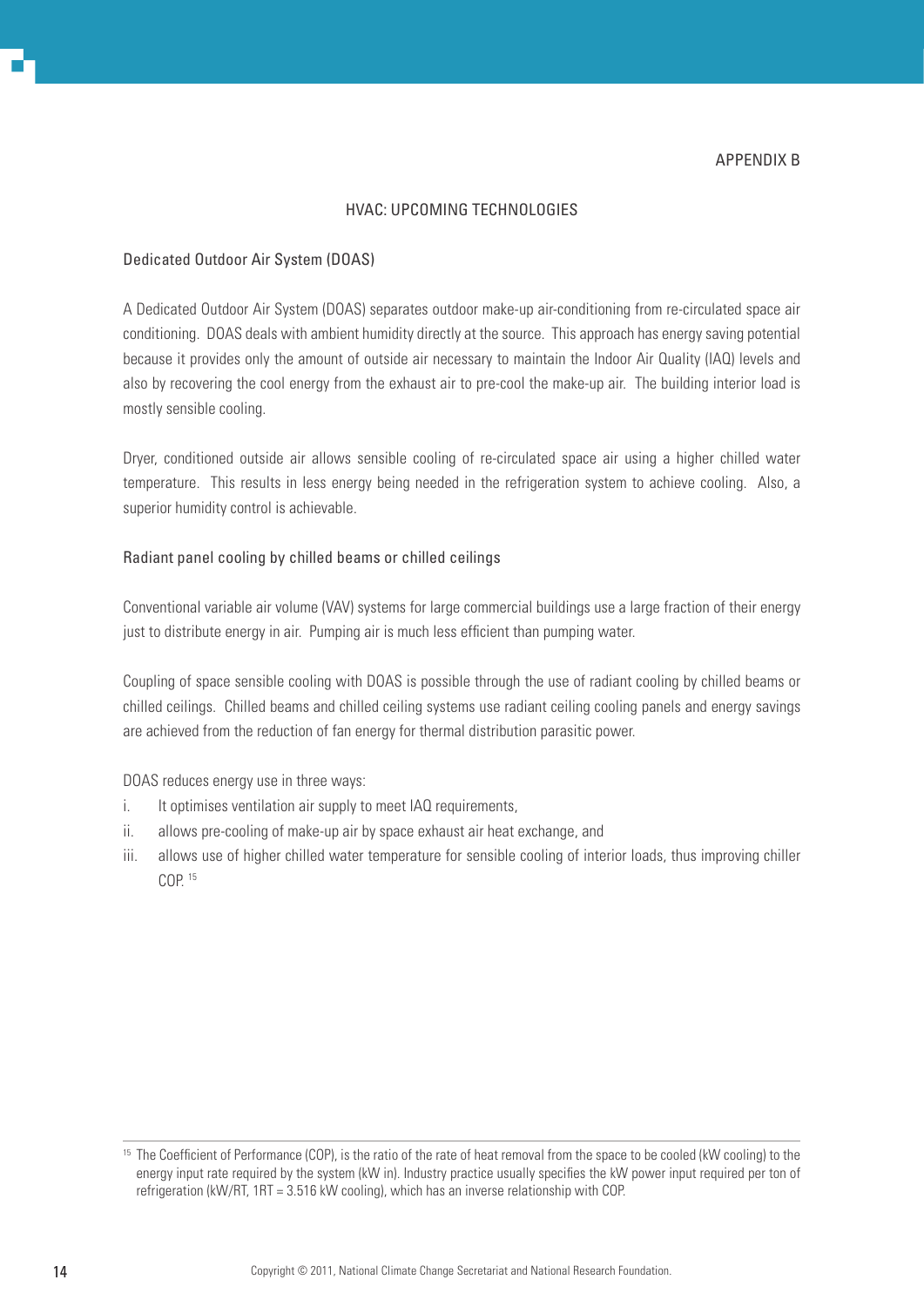#### Innovative air distribution systems

Traditional ventilation systems distribute air based on the well-mixed principle for indoor pollutant dilution. Recent developments in air distribution systems proposed the idea of supplying the fresh air locally to the human breathing zone only to achieve high efficiency of air pollutant dilution. Some of these innovative air distribution systems include under-floor ventilation, displacement ventilation and the previously mentioned personalised ventilation. The high air distribution effectiveness will not only improve indoor air quality but also save air-conditioning energy since less fresh air is needed for dilution. In the US, provisions are given in the latest ventilation standards to ease the fresh air supply rate prescriptive requirements for innovative air distribution systems. e.g. ASHRAE Standard 62-2007 incorporates the concept of "Zone Air Distribution Effectiveness", which allows innovative air distributions systems having zone air distribution effectiveness larger than 1.0 to lower the fresh air supply rate accordingly.

#### Special Air-Conditioning System Designs

#### District Cooling System (DCS)

A DCS distributes chilled water from a central source to multiple buildings through a network of underground pipes. The cooling (chillers) and heat rejection (cooling towers) are provided at a central plant location, thus eliminating the need for separate systems in individual buildings. There are obvious savings in centralising the space and maintenance requirements, but this is balanced by the need to construct and maintain the distribution network. If there is good diversity in the cooling profile of the various buildings (i.e. the peak loads do not occur at the same time), coupled with centralising the back-up capacity requirements, there can be substantial savings in the total cooling equipment capacity. A DCS operator will also usually invest in a thermal storage facility<sup>16</sup> which can enable it to further benefit from peak load shaving, or generating its cooling requirements during off-peak hours at cheaper rates. But from an energy perspective, a DCS will have to address the additional pumping requirements of the distribution network and the need to provide a slightly lower chilled water supply temperature to cater for inevitable losses in the piping. In short, a site-specific techno-economic optimisation needs to be carried out to determine if a DCS will be beneficial from the point of view of energy use, space use, cost and business considerations, before a decision should be made. Singapore currently has four major DCS sites. These cater to sites with relatively different nature of operations: a high-tech industrial park with 24-hour operations, a research hub, a business park and a commercial/financial centre. A study of the energy performance from these diverse operations will yield very good information on the applicability of DCS to potential sites in Singapore.

<sup>&</sup>lt;sup>16</sup> Thermal energy storage (TES) is a concept whereby energy is stored, when available, to be used when needed. This currently consists of a number of technologies that store thermal energy in energy storage reservoirs for later use. These are normally adopted to balance energy demand between day time and night time. The thermal reservoir may be maintained at a temperature above (hotter) or below (colder) that of the ambient environment. The principal application today is the production of ice, chilled water, which is then used to cool environments during the day. High temperature salts can be employed to store thermal energy which can be transformed to electrical energy (through the use of steam) when demand is high. Technologies adopting TES are described in detail in the Energy Storage Technology Primer.